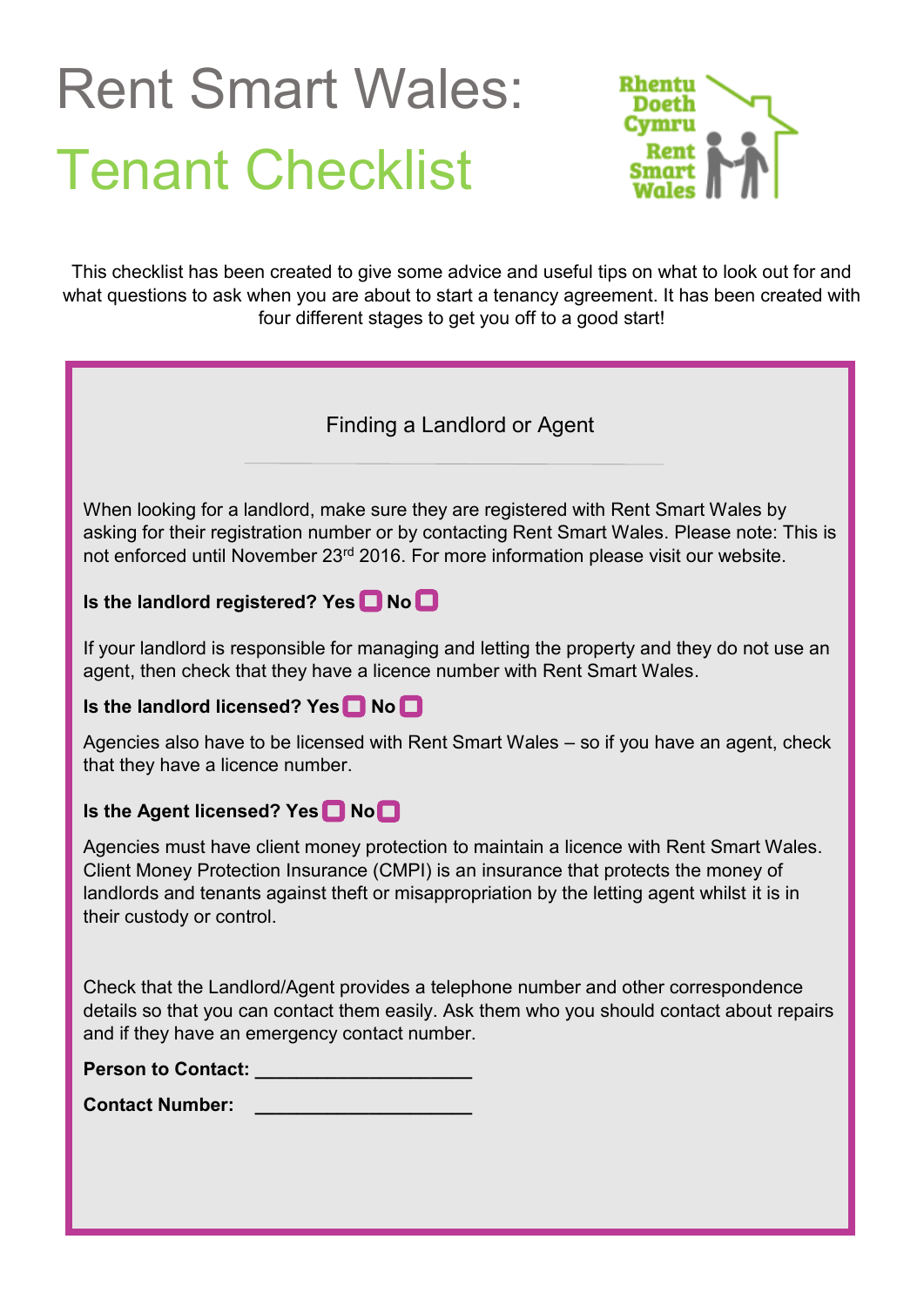# **HOUSE SHARE**

- $\Box$  Take time to decide who you want to live with. Once you are in a contract it will be difficult to leave before it ends.
- $\Box$  If moving in with other people, think about whether it is best for you to be on an individual contract or a joining contract with others. If you are on a joint tenancy remember you are all jointly and severally liable. If you have a joint tenancy remember that if one of the tenants does not pay their share of rent, you are all responsible to ensure that rent gets paid in full.
- $\Box$  Is there enough storage space for all tenants?
- **O** Are all entrances to the building secure? There may be several people who have access to your property.
- **O** Make sure you know who these people are and why they will be entering the property. Who has access to your property may affect your insurance.

## **INSIDE THE HOUSE**

| o | Does the house look cared for? Yes No<br>Is there any musty smell, smell of damp or signs of mould? Yes No<br>Also check for signs of pests and vermin.                                                                                 |
|---|-----------------------------------------------------------------------------------------------------------------------------------------------------------------------------------------------------------------------------------------|
|   | Is the house well ventilated? Are the windows openable? Yes $\Box$ No $\Box$                                                                                                                                                            |
| o | If renting a furnished property, check that the furniture is in reasonable condition. Do not forget<br>you are paying for this through your rent. If your property is furnished, is the furniture in good<br>condition? Yes <b>□</b> No |
| o | Check for central heating. Are there are radiators in every room? Yes $\Box$ No $\Box$                                                                                                                                                  |
| o | Is there double glazing throughout? Yes $\Box$ No $\Box$                                                                                                                                                                                |

During winter months, your energy costs may rise significantly.

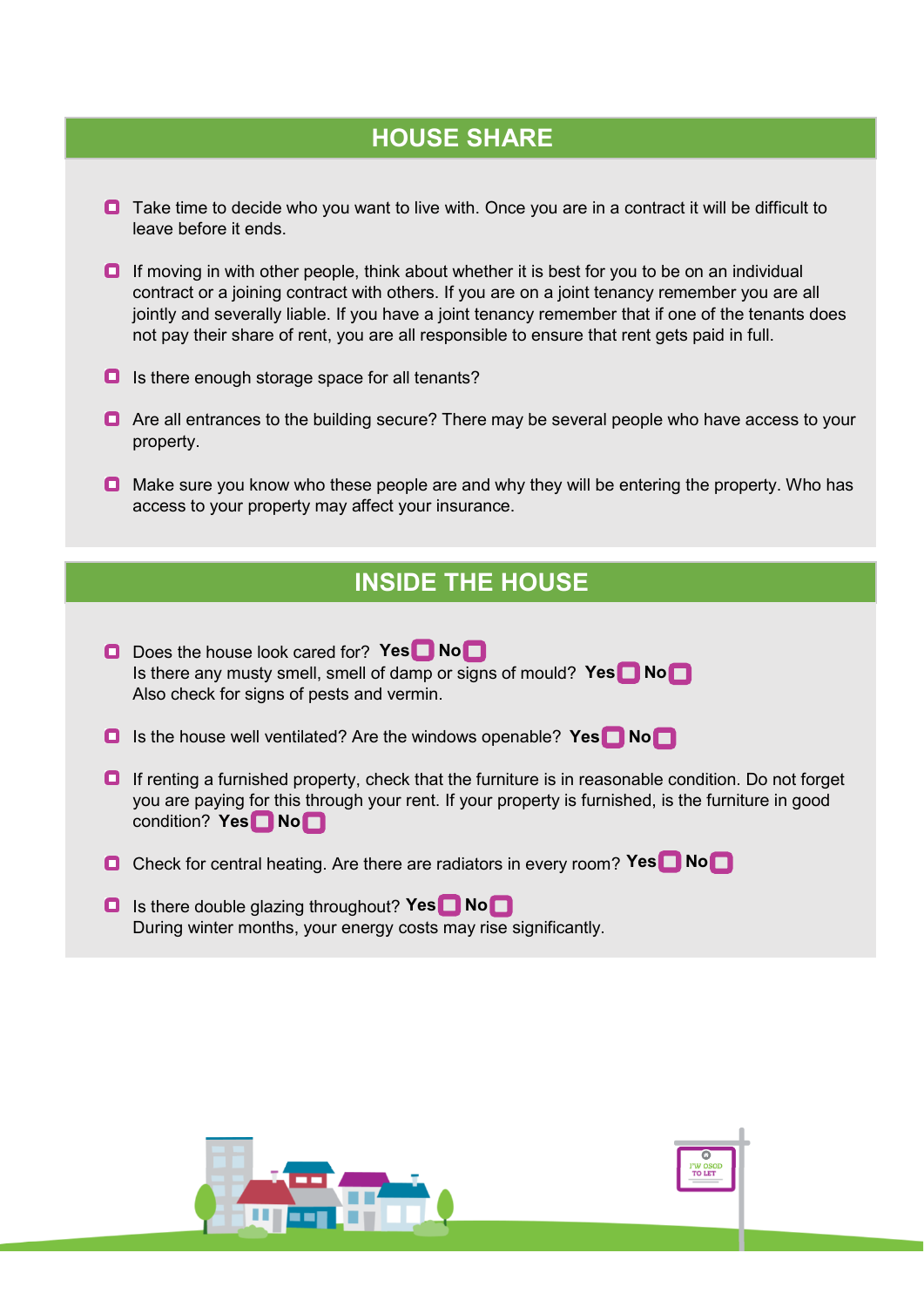## **FINANCIAL CONSIDERATIONS**

- If you are in receipt of housing benefit, check if the rent in the area is affordable? Yes **No**
- **Q** Always check your council tax band. **Council Tax Band**
- Do not be afraid to negotiate your final rent agreement if you are unhappy with something before you agree to the tenancy agreement.
- **O** Make sure you consider added expenditure such as utility bills.

# **SECURITY CHECKS**

- Are all your doors secure, and are all the locks intact? Yes **No**
- Is your garden enclosed? **Yes No** Check all gates are secure. If there are any gates, check they do not open onto public footpaths.
- Are all your windows secure? Do all the handles work and do all the windows lock? Yes **No**
- Check that the Landlord gives you the keys to lock all your windows. Yes **No**

### **IMPORTANT THINGS TO REMEMBER**

- **O** Are there smoke detectors throughout the house such as on landings, in bedrooms, and within the kitchen? **Yes No**
- Is there a safe escape route in case of fire? Yes **No**
- Is there a current Gas Safety Certificate? **Yes No**These are a requirement by law and are conducted on an annual basis.
- Ask for an Energy Performance Certificate (EPC) this well tell you how fuel efficient the house will be and give you an indication about your commitment in fuel bills.
- $\Box$  It is a legal requirement that your landlord has an EPC. Does your landlord have one? Yes<sup>1</sup>No



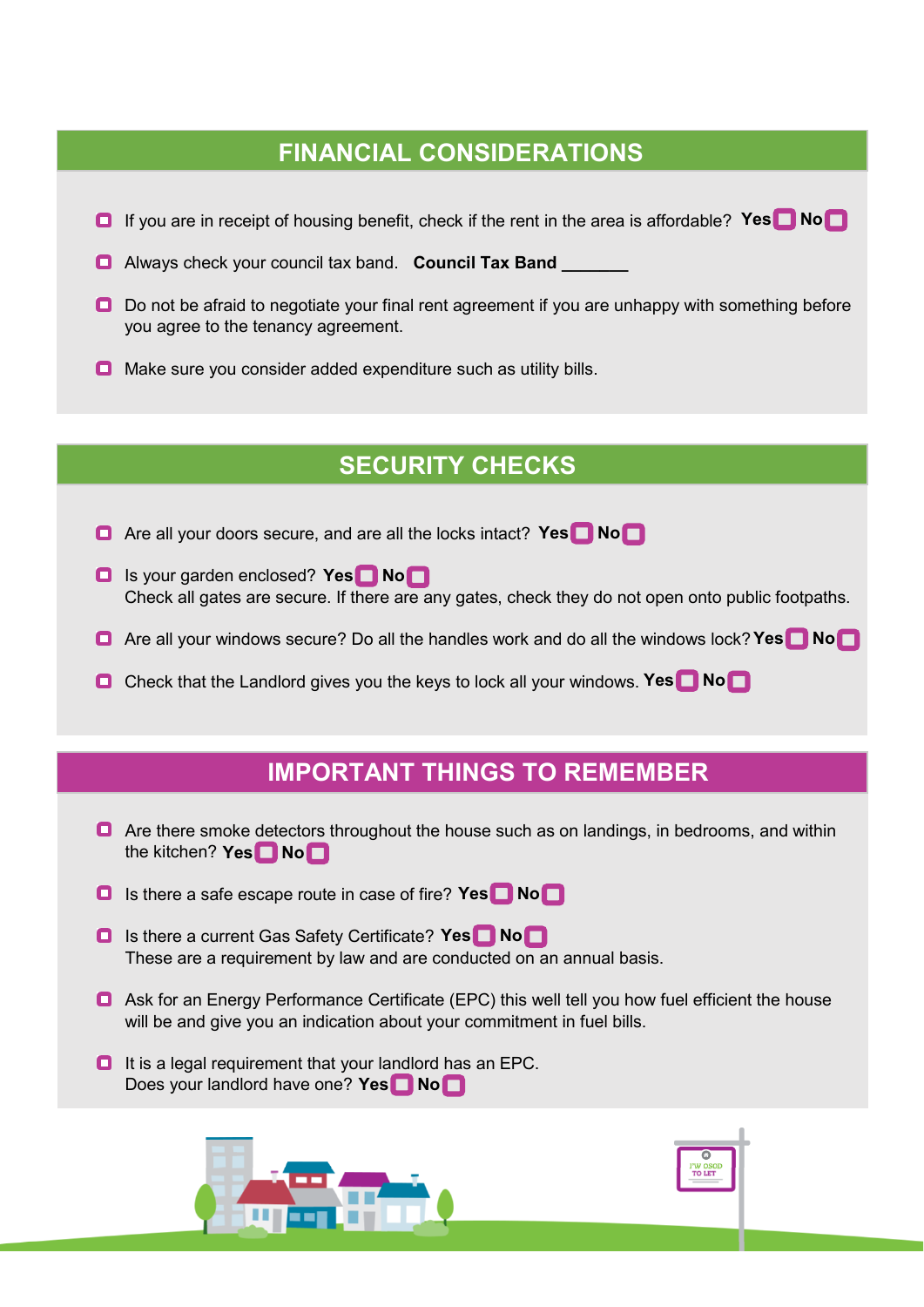|  |  | The Tenancy Agreement |
|--|--|-----------------------|
|--|--|-----------------------|

Make sure that any verbal agreements are put in writing, such as any promises made by the landlord with regards to decorating, supplying new furniture etc.

If you are dealing with an agent, ask them to provide information in writing about all fees they charge before, during and at the end of a tenancy.

**Agency Fees £** 

Do you have to pay a deposit? If you do, it should be held in a Government approved scheme. You should receive the information about where your deposit is being held within 30 days after handing your Landlord the deposit.

Deposit Amount £

Check how much rent you have to pay in advance. This can be sometimes be quite substantial.

**Rent in Advance £** 

How long is the tenancy for? There is usually a fixed period of 6 or 12 months. If you want more security, you can ask for a longer fixed period of up to seven years. Many landlords are happy to offer longer tenancies.

**Length of Tenancy: \_\_ Years \_\_ Months**

If you are a student or part of a house share, are you able to live in the property over the summer period? In some cases you may have to pay half rent during certain times when **vacant. Yes ■ No** 

Do you need a guarantor? A guarantor is a third party, such as a parent or close relative, who agrees to pay your rent if you do not pay it. **Yes No**

Check if any bills are included in the rent. Make sure this is written into the contract and that it is clear which bills are included (gas, electricity, water, council tax). Please note you should call your energy provider with the meter readings on your move in date.

Make sure you understand what is expected of you e.g. are you expected to keep the garden maintained during your tenancy?

What happens if you need to cancel the tenancy agreement? Is there a cancellation fee? You may have to pay the remainder of the rent. **Cancellation Fee £\_** 

Does your agent/landlord have an out of hours service for times where you lose your keys, or if there is a major issue with the property? **Yes No**

Check if you are allowed pets/to smoke in the property/residential car parking if you require them.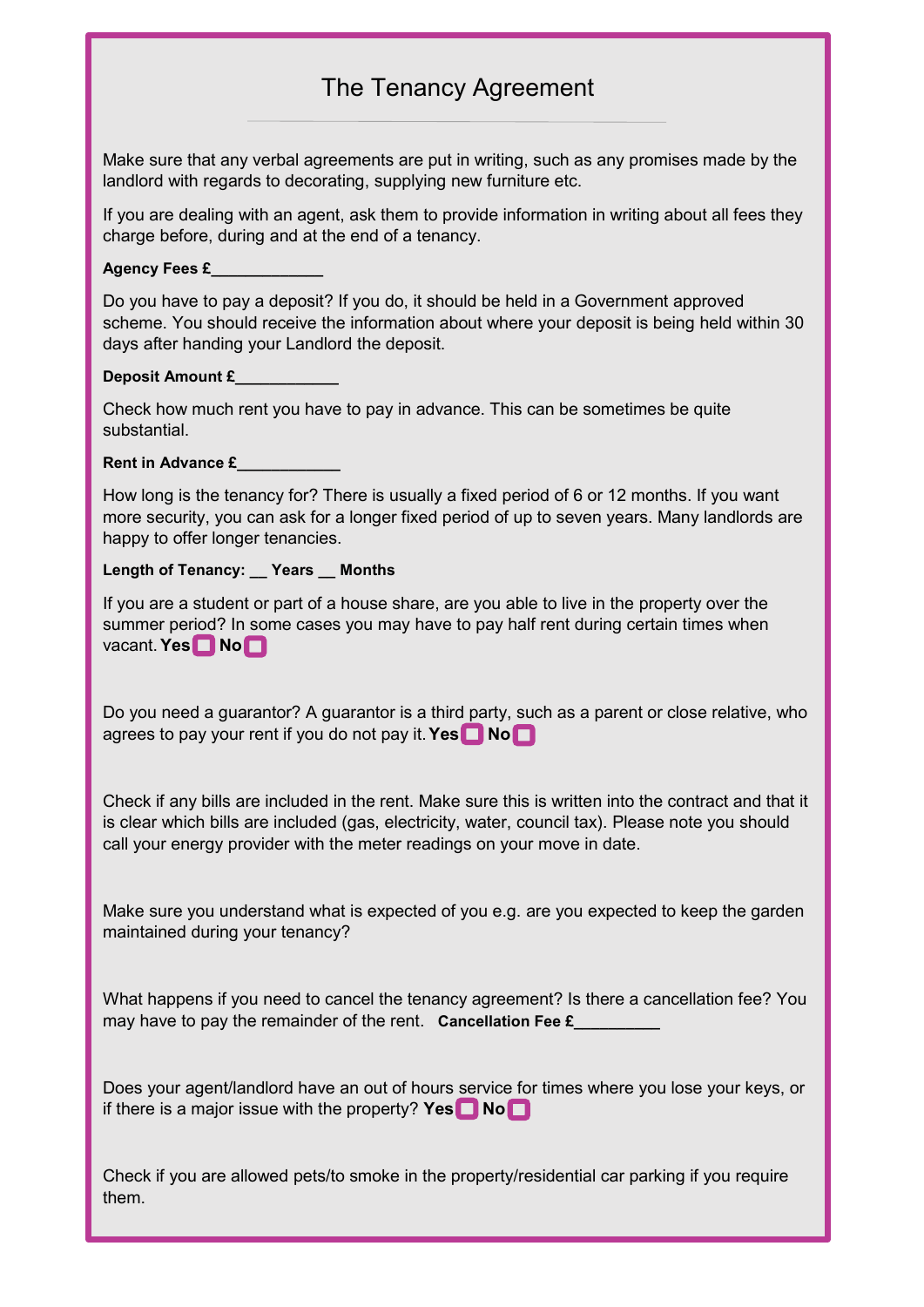## Once you are a Tenant

Agree an inventory (or check-in report) with your landlord and, as an extra safeguard, make sure that you take photographs. This will make things easier if there is a dispute about the deposit at the end of the tenancy. If you are happy with the inventory, sign it and keep a copy.

Ensure you were given a copy of the tenancy agreement. Make sure it is signed as this is now a legal document. Make sure you read your responsibilities listed in the tenancy agreement and discuss anything you do not understand.

Create a notice board/make a note of the contact details for your agency and/or landlord

Check that you are given at least 24 hours' notice from a landlord (this should be in writing), an agent or anyone acting on their behalf to enter your property, even if it is to carry out repairs or maintenance. Sometimes landlords and agents insert additional clauses into the contract which state that they will enter your home without you being there, after they have given notice, if you do not respond. Are you happy with that approach? If not change the details in the contract before signing.

Check if you need a TV licence. Visit [www.tvlicencing.co.uk](http://www.tvlicencing.co.uk/) or phone TV Licensing on 03007906131 for more information.

Your Landlord should have buildings insurance but this will not cover your personal belongings so it is worth looking into arranging your own contents insurance.